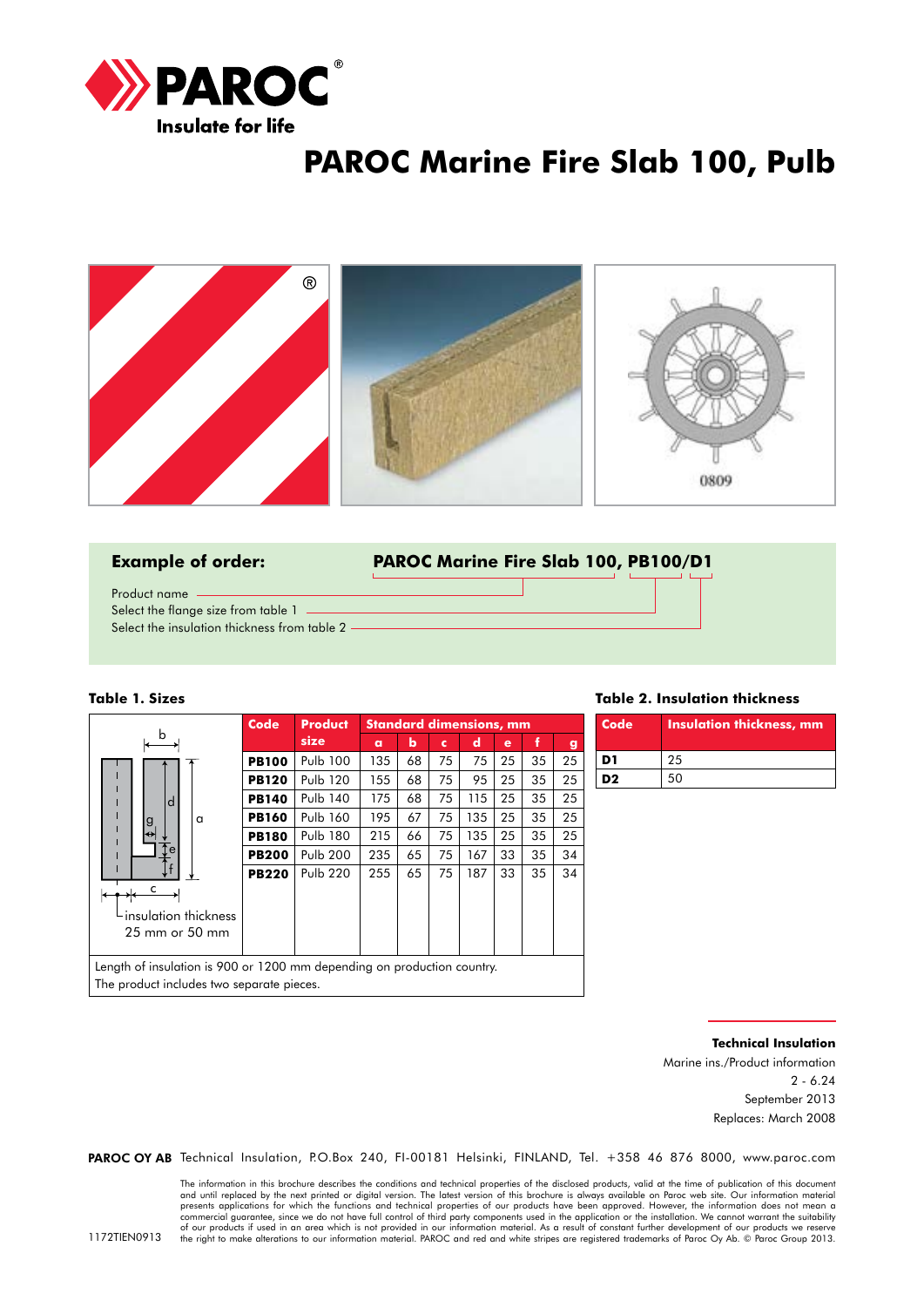

# **PAROC Marine Fire Slab 100, HP60 - HP240**



### **Example of order:**

**PAROC Marine Fire Slab 100 G1, HP160 S1**

Product name Select the facing from table 1 -Select the product size from figure 1 -Select the position of the facing from table  $2^*$  -\* Please note! AluCoat® and LF1 facings only with standard positioning.

**Table 1. Facings**

| <b>Facing</b>        | <b>Description</b>                                                                              |
|----------------------|-------------------------------------------------------------------------------------------------|
| AluCoat <sup>®</sup> | Reinforced aluminium foil                                                                       |
| G1                   | White glass fibre cloth, $\sim$ 210 g/m <sup>2</sup>                                            |
| G <sub>2</sub>       | Black glass fibre cloth, $\sim 200$ g/m <sup>2</sup>                                            |
| G <sub>3</sub>       | White glass fibre cloth, $\sim$ 430 g/m <sup>2</sup>                                            |
| G4                   | White glass fibre cloth + aluminium foil, $\sim$ 250 g/m <sup>2</sup> (cloth on top)            |
| G7                   | White glass fibre cloth + aluminium foil, $\sim$ 250 g/m <sup>2</sup> (foil on top)             |
| LF <sub>1</sub>      | Lacquered aluminium laminate with grey glass fibre reinforcement,<br>$\sim$ 97 g/m <sup>2</sup> |

**Table 2. Position of the G-facings**

| Code           | <b>Description</b> |                              |
|----------------|--------------------|------------------------------|
|                |                    | Standard,<br>no overlapping. |
| S <sub>1</sub> |                    | Overlapping $\sim$ 30 mm     |
| S <sub>2</sub> |                    | Overlapping $\sim$ 30 mm     |
| S <sub>3</sub> |                    | Overlapping $\sim$ 30 mm     |
| S4             |                    | Overlapping $\sim$ 30 mm     |
| S <sub>5</sub> |                    | Overlapping $\sim$ 30 mm     |
| S6             |                    | Overlapping $\sim$ 30 mm     |
| S7             |                    | Overlapping $\sim$ 30 mm     |
| S8             |                    | Overlapping $\sim$ 30 mm     |
| S9             |                    | Overlapping $\sim$ 30 mm     |

### **Technical Insulation** Marine ins./Product information 2 - 6.25 September 2013 Replaces: August 2010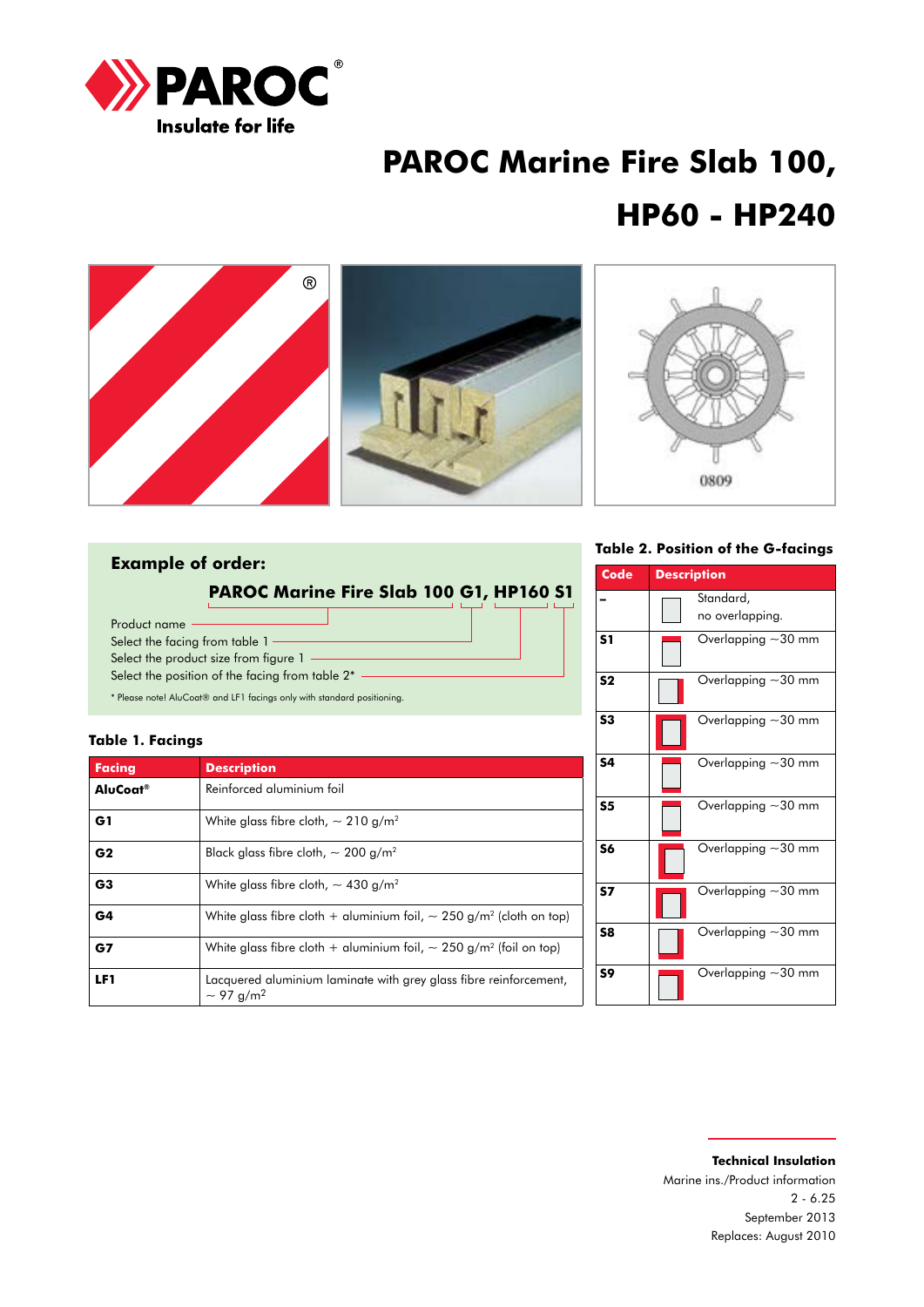

PAROC OY AB Technical Insulation, P.O.Box 240, FI-00181 Helsinki, FINLAND, Tel. +358 46 876 8000, www.paroc.com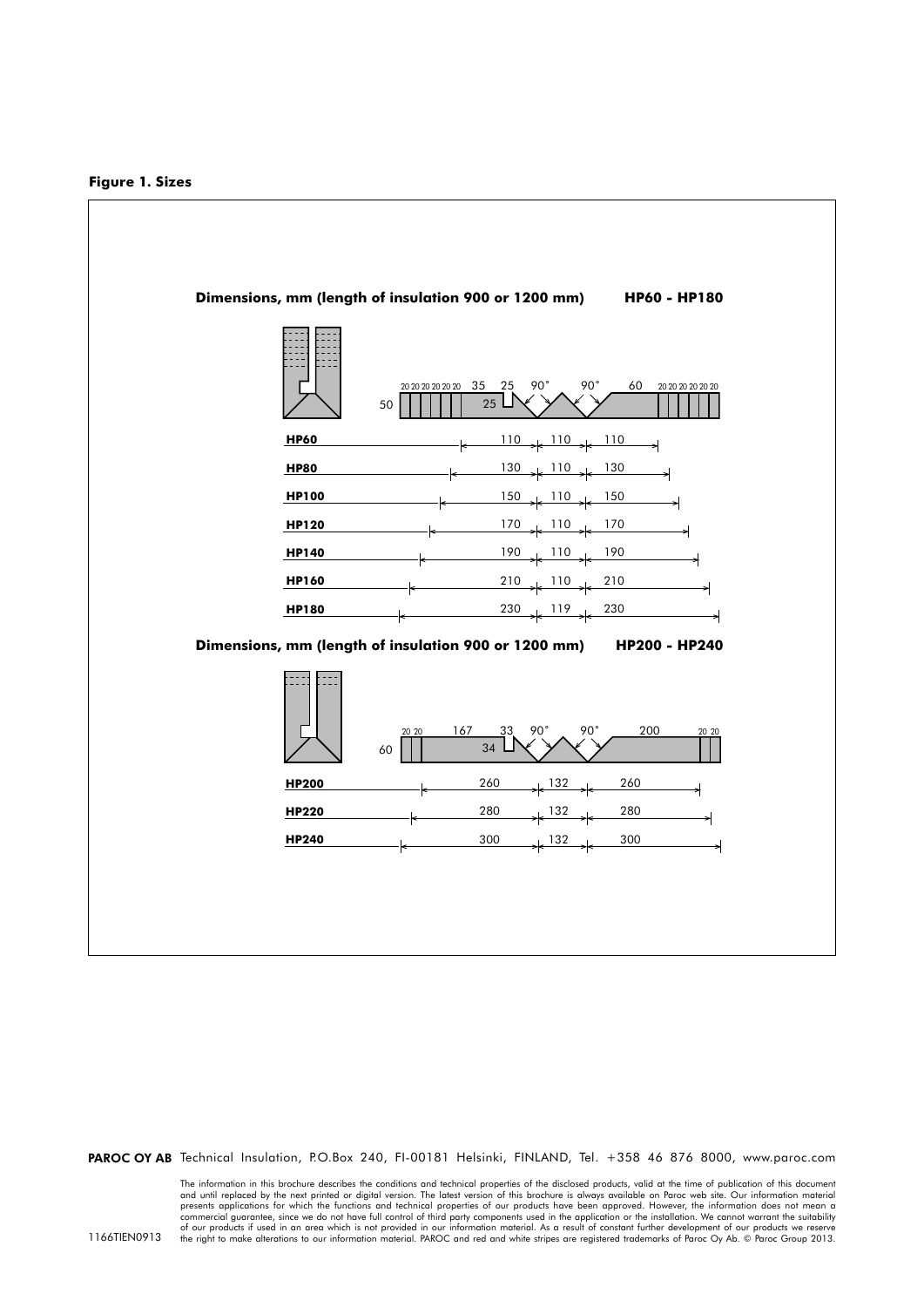

# **PAROC Marine Fire Slab 100, HP260 - HP400**



### **Example of order:**

**PAROC Marine Fire Slab 100 G1, HP260 S1**

Product name Select the facing from table 1 -Select the product size from figure 1 -Select the position of the facing from table  $2^*$  -\* Please note! AluCoat® and LF1 facings only with standard positioning.

### **Table 1. Facings**

| <b>Facing</b>        | <b>Description</b>                                                                              |
|----------------------|-------------------------------------------------------------------------------------------------|
| AluCoat <sup>®</sup> | Reinforced aluminium foil                                                                       |
| G1                   | White glass fibre cloth, $\sim$ 210 g/m <sup>2</sup>                                            |
| G <sub>2</sub>       | Black glass fibre cloth, $\sim$ 200 g/m <sup>2</sup>                                            |
| G <sub>3</sub>       | White glass fibre cloth, $\sim$ 430 g/m <sup>2</sup>                                            |
| G4                   | White glass fibre cloth + aluminium foil, $\sim$ 250 g/m <sup>2</sup> (cloth on top)            |
| G7                   | White glass fibre cloth + aluminium foil, $\sim$ 250 g/m <sup>2</sup> (foil on top)             |
| LF1                  | Lacquered aluminium laminate with grey glass fibre reinforcement,<br>$\sim$ 97 g/m <sup>2</sup> |

### **Table 2. Position of the G-facings**

| Code           | <b>Description</b>           |
|----------------|------------------------------|
|                | Standard,<br>no overlapping. |
| S <sub>1</sub> | Overlapping $\sim$ 30 mm     |
| S <sub>2</sub> | Overlapping ~30 mm           |
| S3             | Overlapping ~30 mm           |
| <b>S4</b>      | Overlapping $\sim$ 30 mm     |
| S <sub>5</sub> | Overlapping $\sim$ 30 mm     |
| S6             | Overlapping $\sim$ 30 mm     |
| <b>S7</b>      | Overlapping $\sim$ 30 mm     |
| S8             | Overlapping ~30 mm           |
| S9             | Overlapping $\sim$ 30 mm     |

### **Technical Insulation** Marine ins./Product information 2 - 6.26 September 2013 Replaces: August 2010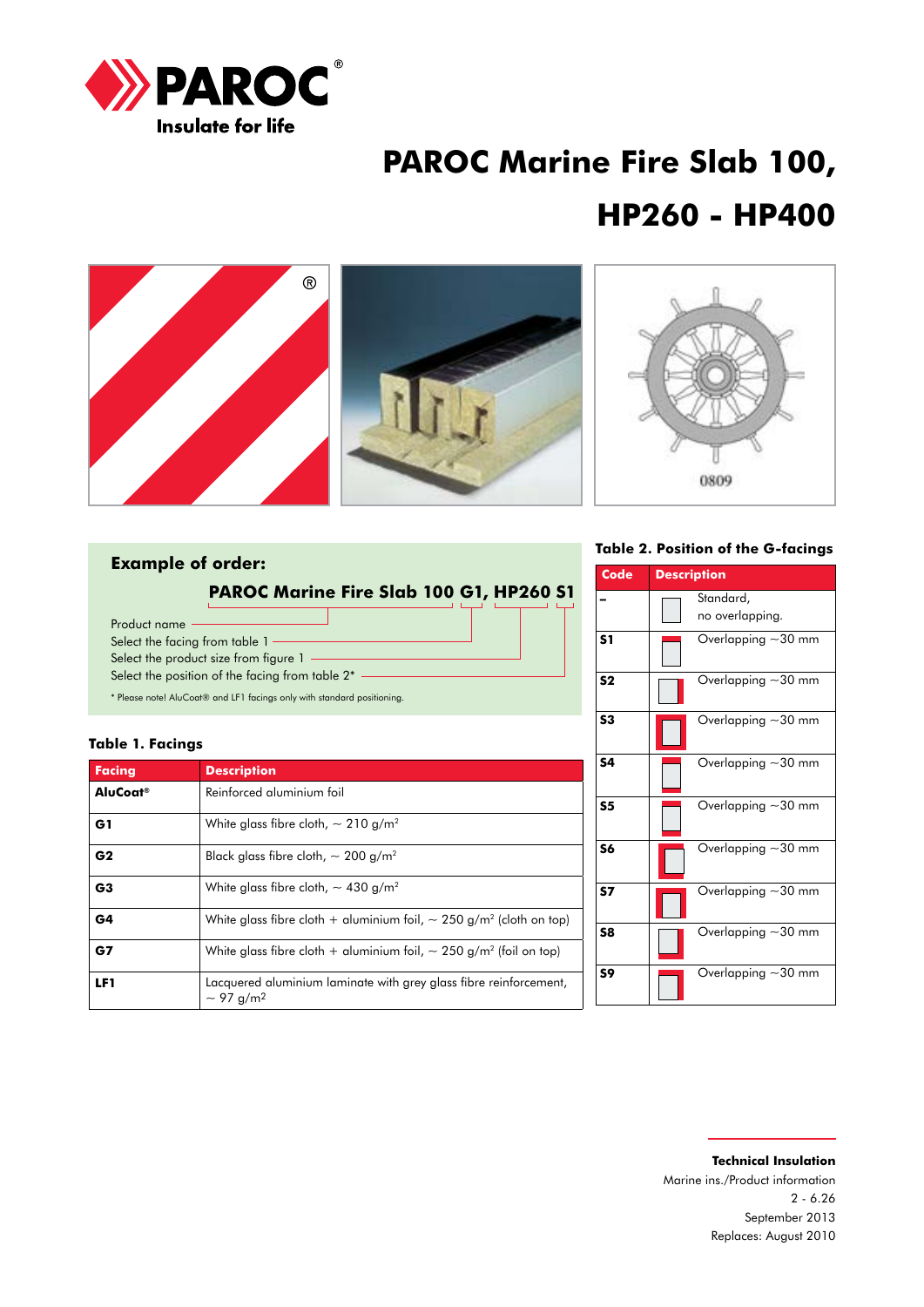

PAROC OY AB Technical Insulation, P.O.Box 240, FI-00181 Helsinki, FINLAND, Tel. +358 46 876 8000, www.paroc.com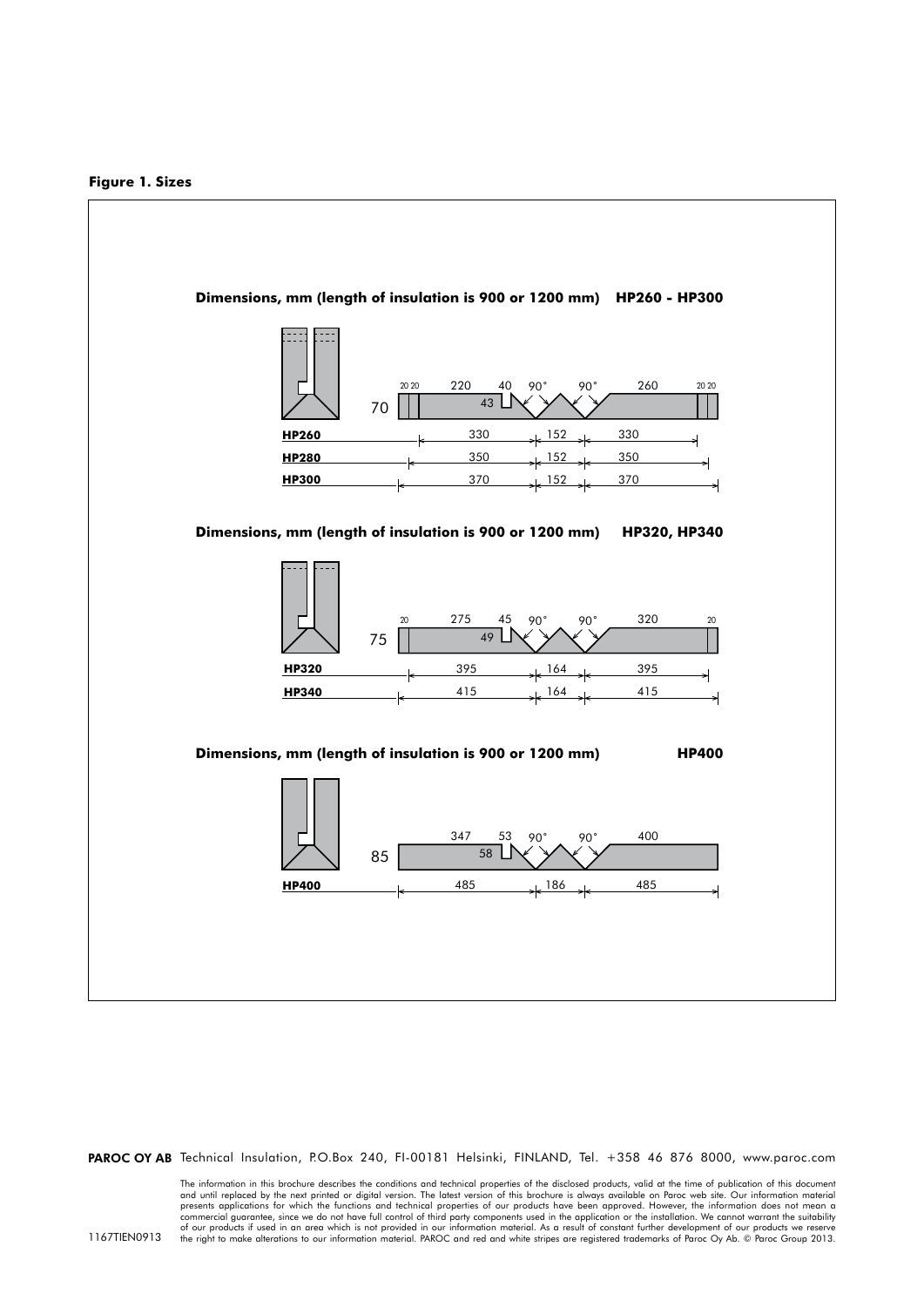

# **PAROC Marine Fire Slab 100, HPL100 - HPL240**



### **Example of order: PAROC Marine Fire Slab 100 G1, HPL160 S1**

Product name Select the facing from table 1 -Select the product size from figure 1 -Select the position of the facing from table  $2^*$  -

\* Please note! AluCoat® and LF1 facings only with standard positioning.

### **Table 1. Facings**

| <b>Facing</b>        | <b>Description</b>                                                                              |
|----------------------|-------------------------------------------------------------------------------------------------|
| AluCoat <sup>®</sup> | Reinforced aluminium foil                                                                       |
| G1                   | White glass fibre cloth, $\sim$ 210 g/m <sup>2</sup>                                            |
| G <sub>2</sub>       | Black glass fibre cloth, $\sim$ 200 g/m <sup>2</sup>                                            |
| G <sub>3</sub>       | White glass fibre cloth, $\sim$ 430 g/m <sup>2</sup>                                            |
| G4                   | White glass fibre cloth + aluminium foil, $\sim$ 250 g/m <sup>2</sup> (cloth on top)            |
| G7                   | White glass fibre cloth + aluminium foil, $\sim$ 250 g/m <sup>2</sup> (foil on top)             |
| LF1                  | Lacquered aluminium laminate with grey glass fibre reinforcement,<br>$\sim$ 97 g/m <sup>2</sup> |

#### **Table 2. Position of the G-facings**

| <b>Code</b>    | <b>Description</b>           |
|----------------|------------------------------|
|                | Standard,<br>no overlapping. |
| S <sub>1</sub> | Overlapping $\sim$ 30 mm     |
| S <sub>2</sub> | Overlapping $\sim$ 30 mm     |
| S3             | Overlapping $\sim$ 30 mm     |
| S4             | Overlapping $\sim$ 30 mm     |
| S <sub>5</sub> | Overlapping $\sim$ 30 mm     |
| S6             | Overlapping ~30 mm           |
| <b>S7</b>      | Overlapping ~30 mm           |
| S8             | Overlapping $\sim$ 30 mm     |
| S9             | Overlapping $\sim$ 30 mm     |

### **Technical Insulation** Marine ins./Product information 2 - 6.27 September 2013 Replaces: March 2008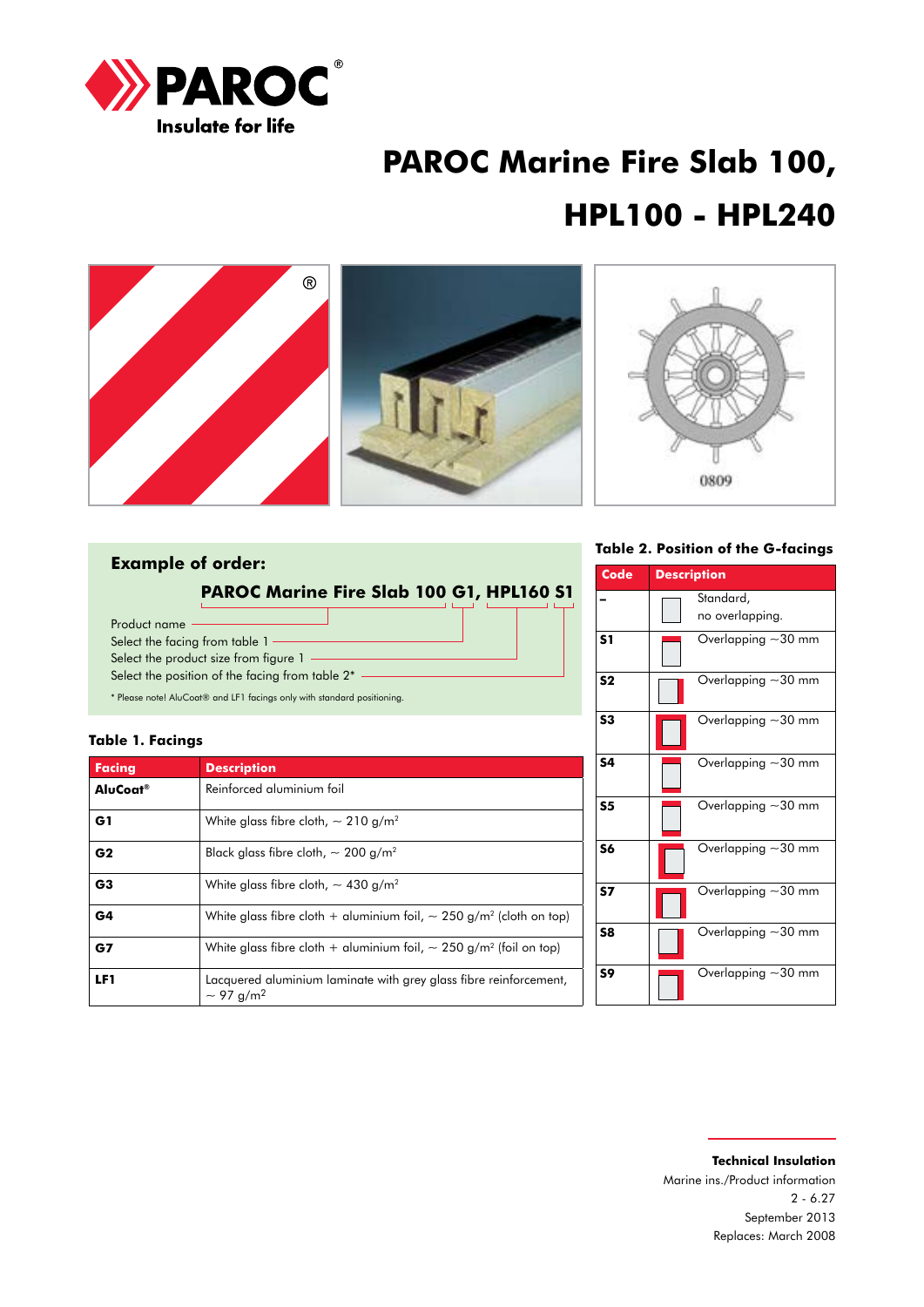



PAROC OY AB Technical Insulation, P.O.Box 240, FI-00181 Helsinki, FINLAND, Tel. +358 46 876 8000, www.paroc.com

The information in this brochure describes the conditions and technical properties of the disclosed products, valid at the time of publication of this document<br>and until replaced by the next printed or digital version. The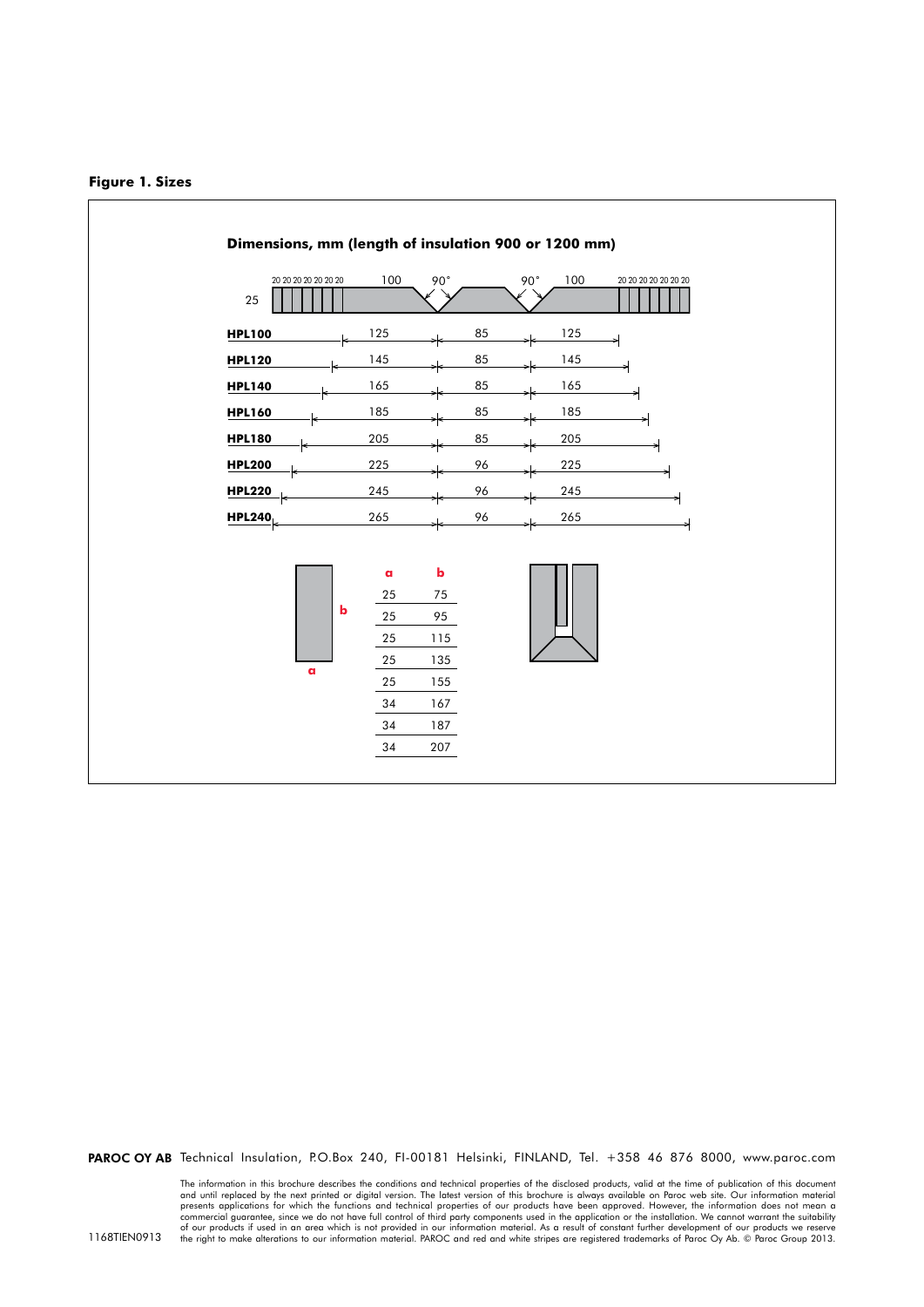

# **PAROC Marine Fire Slab 100, L**



### **Example of order:**

**PAROC Marine Fire Slab 100 G1, L120/80/8 S1**

Product name

Select the facing from table 1-

Select the flange size from table 3: Width/Thickness of the flange of the L-beam, mm

Select the position of the facing from table 2\*

\* Please note! AluCoat® and LF1 facings only with standard positioning.

#### **Table 1. Facings**

| <b>Facing</b>        | <b>Description</b>                                                                              |  |
|----------------------|-------------------------------------------------------------------------------------------------|--|
| AluCoat <sup>®</sup> | Reinforced aluminium foil                                                                       |  |
| G1                   | White glass fibre cloth, $\sim$ 210 g/m <sup>2</sup>                                            |  |
| G <sub>2</sub>       | Black glass fibre cloth, $\sim$ 200 g/m <sup>2</sup>                                            |  |
| G <sub>3</sub>       | White glass fibre cloth, $\sim$ 430 g/m <sup>2</sup>                                            |  |
| G <sub>4</sub>       | White glass fibre cloth + aluminium foil, $\sim$ 250 g/m <sup>2</sup> (cloth on top)            |  |
| G7                   | White glass fibre cloth + gluminium foil, $\sim$ 250 g/m <sup>2</sup> (foil on top)             |  |
| LF1                  | Lacquered aluminium laminate with grey glass fibre reinforcement,<br>$\sim$ 97 g/m <sup>2</sup> |  |

**Table 2. Position of the G-facings**

| Code           | <b>Description</b>       |
|----------------|--------------------------|
|                | Standard,                |
|                | no overlapping.          |
| S <sub>1</sub> | Overlapping $\sim$ 30 mm |
| S <sub>2</sub> | Overlapping $\sim$ 30 mm |
| S3             | Overlapping $\sim$ 30 mm |
| <b>S4</b>      | Overlapping $-30$ mm     |
| S <sub>5</sub> | Overlapping ~30 mm       |
| S6             | Overlapping $-30$ mm     |
| S7             | Overlapping $\sim$ 30 mm |
| S8             | Overlapping $\sim$ 30 mm |
| S9             | Overlapping $\sim$ 30 mm |

### **Technical Insulation** Marine ins./Product information 2 - 6.30 September 2013 Replaces: March 2008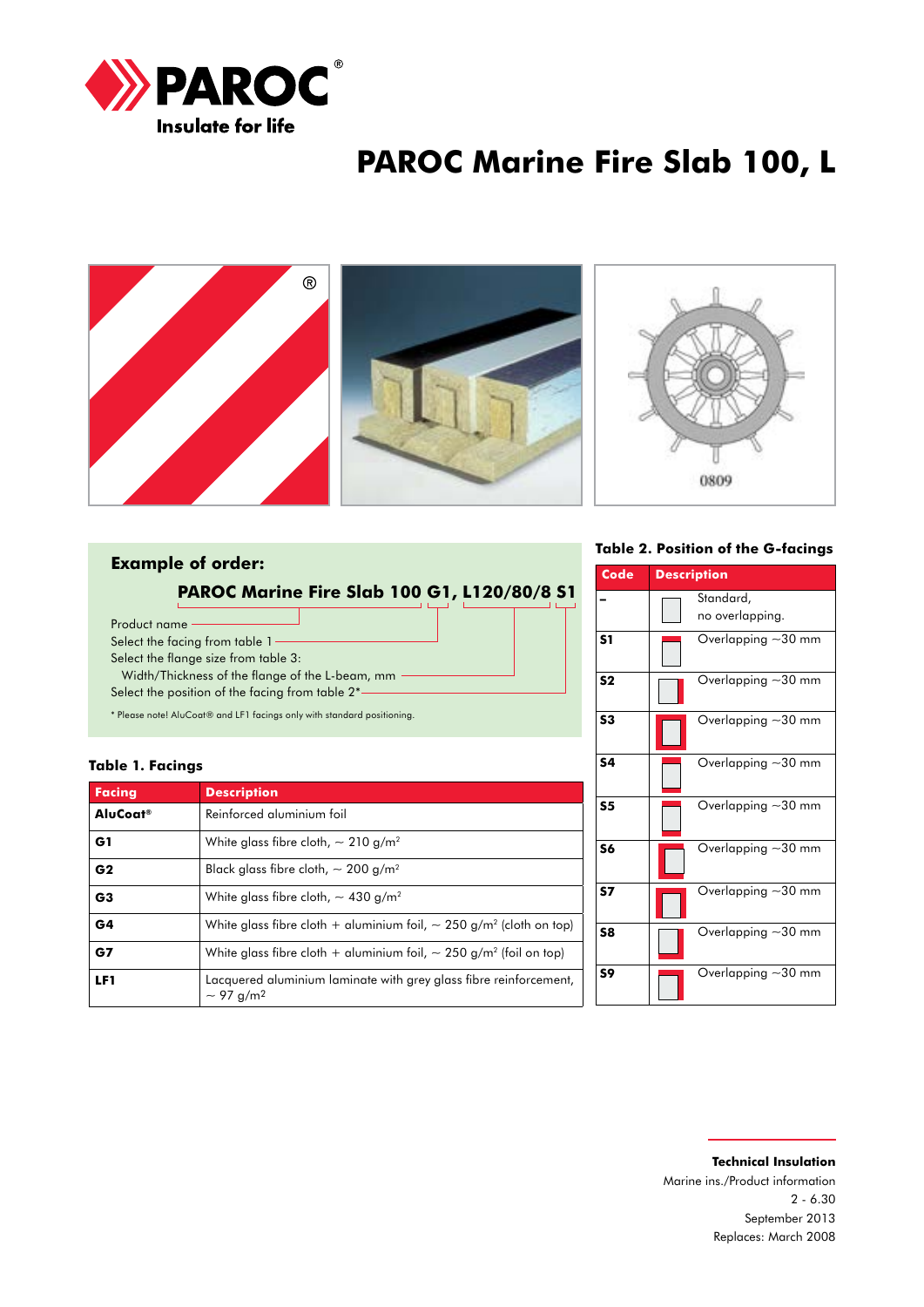#### **Table 3. Sizes**



PAROC OY AB Technical Insulation, P.O.Box 240, FI-00181 Helsinki, FINLAND, Tel. +358 46 876 8000, www.paroc.com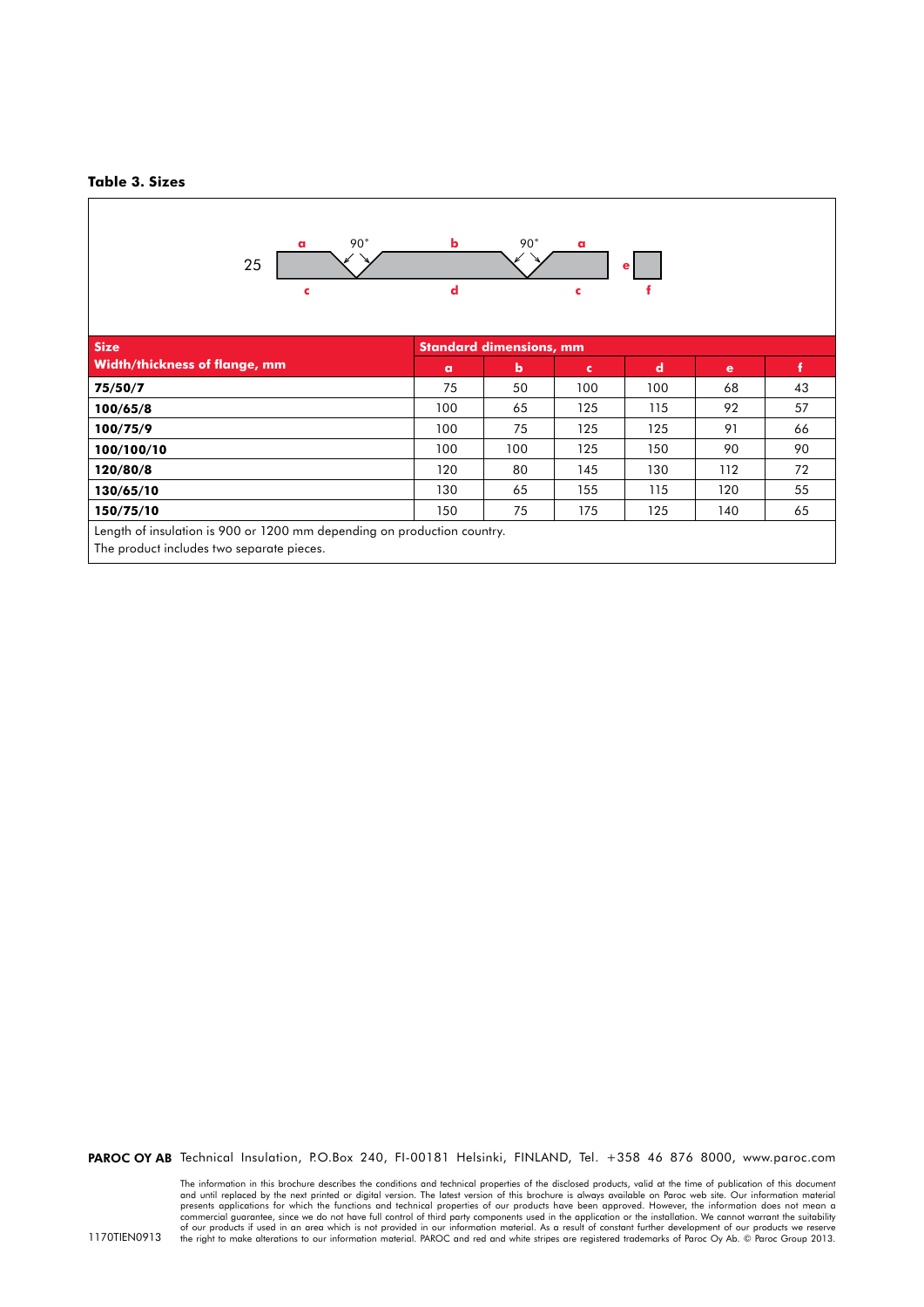

# **PAROC Marine Fire Slab 100, T**



### **Example of order:**

**PAROC Marine Fire Slab 100 G1, T100/10 S1**

Product name Select the facing from table 1 -Select the flange size from table 3: Width/Thickness of the flange of the T-beam, mm Select the position of the facing from table 2\*

\* Please note! AluCoat® and LF1 facings only with standard positioning.

#### **Table 1. Facings**

| <b>Facing</b>        | <b>Description</b>                                                                              |
|----------------------|-------------------------------------------------------------------------------------------------|
| AluCoat <sup>®</sup> | Reinforced aluminium foil                                                                       |
| G1                   | White glass fibre cloth, $\sim$ 210 g/m <sup>2</sup>                                            |
| G <sub>2</sub>       | Black glass fibre cloth, $\sim$ 200 g/m <sup>2</sup>                                            |
| G <sub>3</sub>       | White glass fibre cloth, $\sim$ 430 g/m <sup>2</sup>                                            |
| G <sub>4</sub>       | White glass fibre cloth + aluminium foil, $\sim$ 250 g/m <sup>2</sup> (cloth on top)            |
| G7                   | White glass fibre cloth + aluminium foil, $\sim$ 250 g/m <sup>2</sup> (foil on top)             |
| LF1                  | Lacquered aluminium laminate with grey glass fibre reinforcement,<br>$\sim$ 97 g/m <sup>2</sup> |

**Table 2. Position of the G-facings**

| Code           | <b>Description</b>           |
|----------------|------------------------------|
|                | Standard,<br>no overlapping. |
| S <sub>1</sub> | Overlapping $\sim$ 30 mm     |
| S <sub>2</sub> | Overlapping $\sim$ 30 mm     |
| S <sub>3</sub> | Overlapping $\sim$ 30 mm     |
| <b>S4</b>      | Overlapping $-30$ mm         |
| S <sub>5</sub> | Overlapping $\sim$ 30 mm     |
| S6             | Overlapping $\sim$ 30 mm     |
| S7             | Overlapping ~30 mm           |
| S8             | Overlapping ~30 mm           |
| S9             | Overlapping $\sim$ 30 mm     |

### **Technical Insulation** Marine ins./Product information 2 - 6.29 September 2013 Replaces: March 2008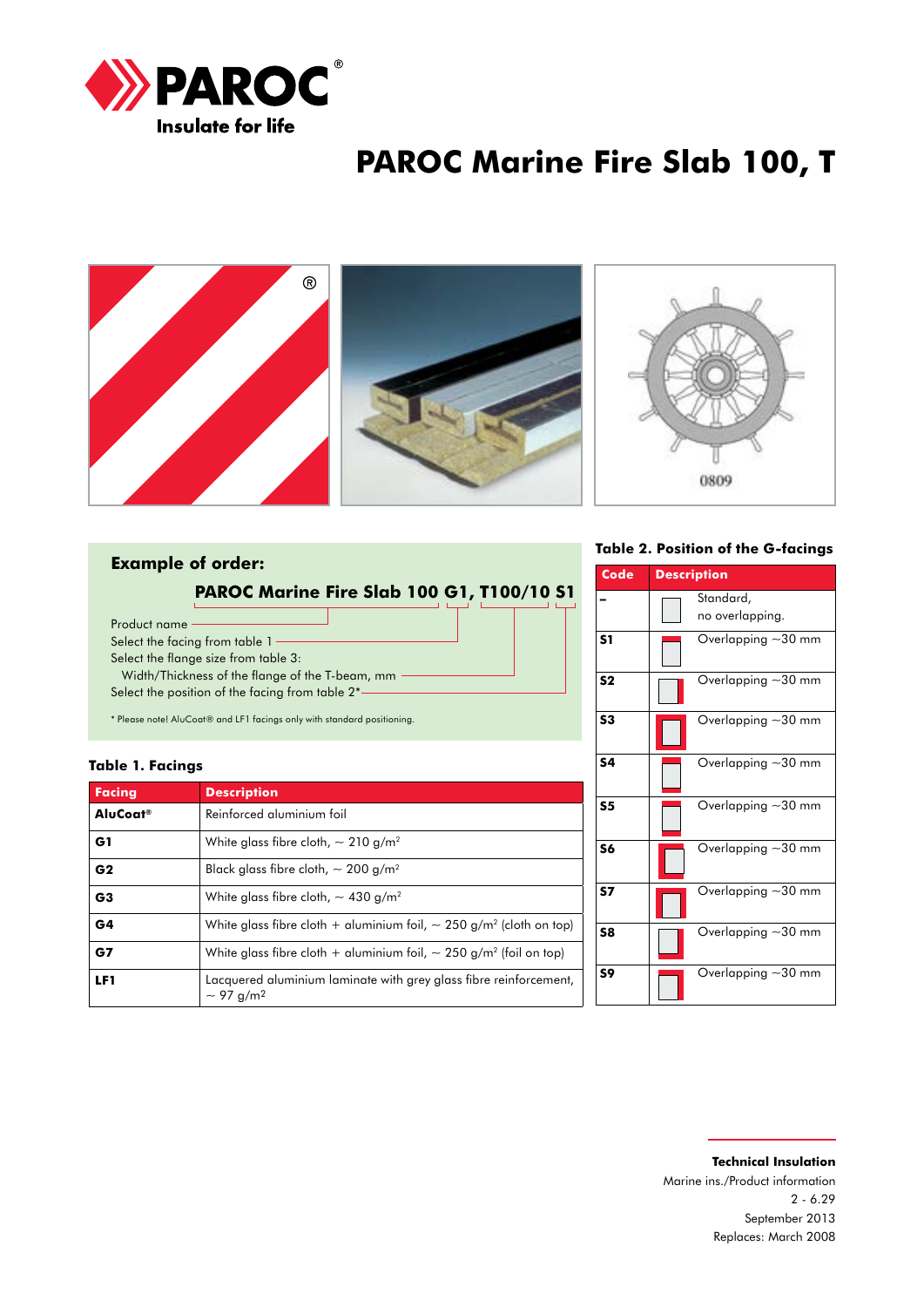#### **Table 3. Sizes**



PAROC OY AB Technical Insulation, P.O.Box 240, FI-00181 Helsinki, FINLAND, Tel. +358 46 876 8000, www.paroc.com